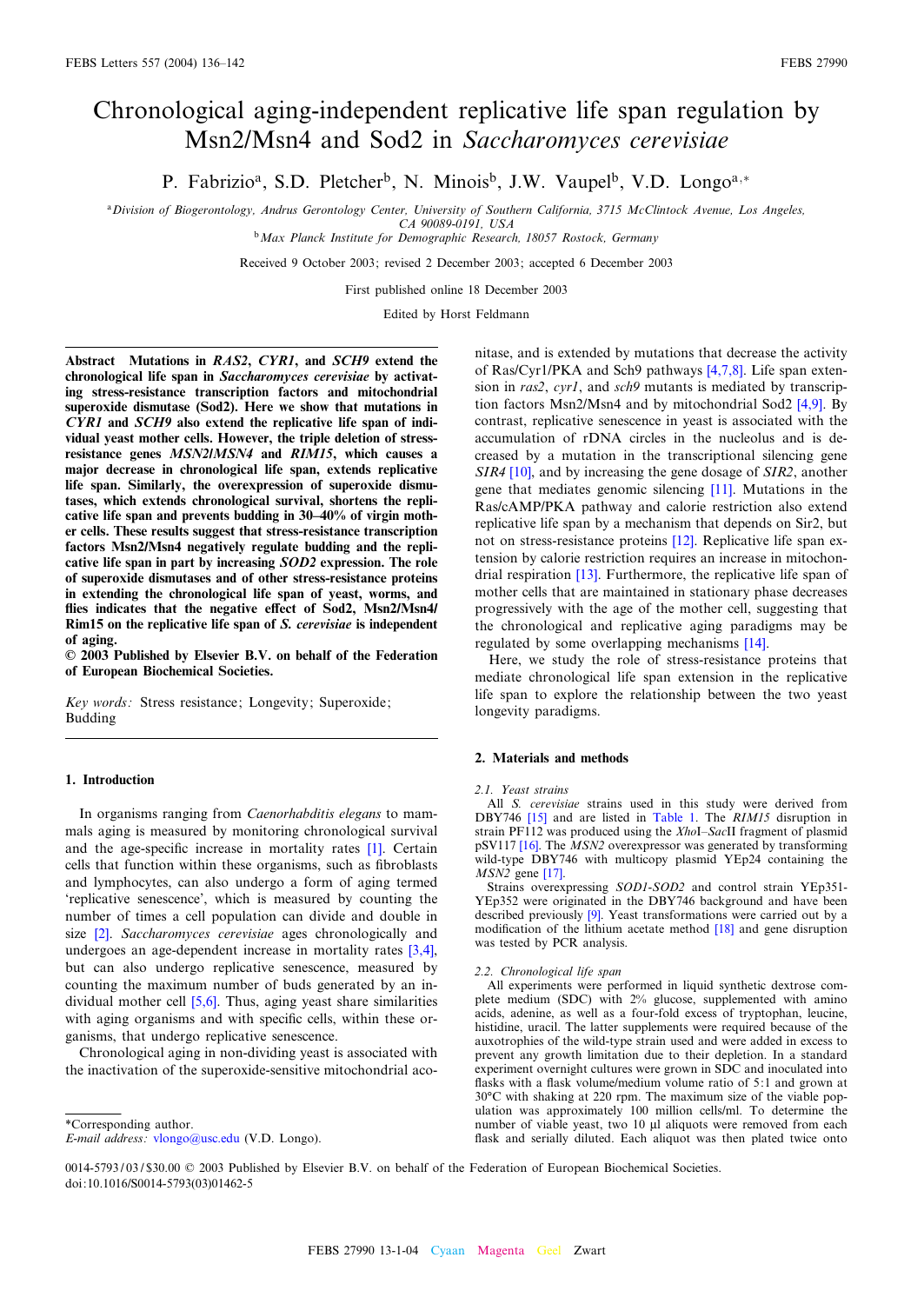<span id="page-1-0"></span>YPD plates for a total of 4 platings/population/day. Serial dilutions were performed in order to plate approximately 100 viable organisms per plate. Viability is defined as the ability of a single organism to reproduce and form a colony within 48 h (colony forming units or CFU).

#### 2.3. Replicative life span

The replicative life span was measured by counting the number of buds produced by 40–169 virgin cells. The buds were removed as they were formed by micromanipulation using a Singer MSM series 200 micromanipulator apparatus [\[19\].](#page-6-0)

Lifetime reproductive output was analyzed primarily using analysis of variance  $(ANOVA)$   $[20]$ . For the ANOVA we tested differences in total reproductive output among lines, which are treated as fixed effects in the analysis. When comparing differences in reproductive output across many lines, multiple comparisons were carried out using Dunnet's methods of comparing treatment lines to the control. Lines were considered different in their total reproductive output if the Dunnet's test revealed a  $P < 0.05$ . Inspection of the distribution of the measurements suggested the possibility that a log transformation was required to normalize the data. Analyses were carried out on both the natural and the log scale, with nearly identical results.

## 2.4. Budding assay

Closely synchronized log phase cells were obtained as described previously [\[10\].](#page-6-0) For each line, 100 cells were distributed on a  $10\times10$  grid across a plate of YPD medium. Grid points were examined every 24 h for 8 days, and each grid point was given a score according to the following scale:  $0 = No$  budding;  $1 = 5$  cells;  $2 = 5-10$  cells;  $3 =$ small colony (  $6$  half the size of the visual field)  $4 = \text{large colony}$  ( > half the field, but < entire field)  $5 = \text{covered the}$ entire visual field. The grid point was considered as having a successful budding cell when the score was  $\geq 2$ .

#### 2.5. Stress resistance

Heat-shock resistance was tested by spotting serial dilutions of cells removed from day 1/day 3 SDC postdiauxic phase cultures onto YPD plates and incubating at  $55^{\circ}$ C (heat-shocked) or at  $30^{\circ}$ C (control) for 1 h. Pictures were taken after  $3-4$  days of incubation at  $30^{\circ}$ C.

Oxidative stress resistance was studied by exposing cells to superoxide/hydrogen peroxide-generating agent menadione. Yeast removed from day 3 postdiauxic phase cultures were diluted to an  $OD_{600}$  of 0.1 in potassium phosphate buffer and exposed to 20  $\mu$ M of menadione for 1 h.

#### 3. Results

# 3.1. Transposon insertional mutations in CYR1 and SCH9 increase the replicative life span

Our selection for transposon-mutagenized yeast that are resistant to heat and oxidative stress resulted in the isolation of two strains with mutations in the serine/threonine kinase Sch9 (sch9:: $mTn$ , PF108) and adenylate cyclase (cyr1:: $mTn$ , PF101) that also survived chronologically between 50 and 100% longer than wild-type controls [\[4\]](#page-6-0). Complete inactivation of Sch9 by the deletion of the SCH9 gene results in a three-fold extension of chronological life span [\[4\].](#page-6-0) To investigate the relationship between the chronological and the rep-

Table 1 Yeast strains used in this study

licative life span of S. cerevisiae we measured the budding potential of individual  $cyr1$ : : $mTn$ ,  $sch9$ : : $mTn$  and  $sch9\Delta$ mother cells. The  $cvr1$ : : $mTn$  mutation causes a 21% increase in the mean replicative life span compared to wild-type DBY746 controls ([Fig. 1A](#page-2-0)) ( $P < 0.05$ ). Similarly, the mean replicative life span of  $sch9$ : : $mTn$  mutants is extended by 18% [\(Fig. 1A\)](#page-2-0) ( $P < 0.05$ ). The mean number of buds generated increases from 18.7 in wild-type to 22.6 and 22 in  $cyr1$ : :*mTn* and  $sch9$ : :*mTn* mutants, respectively [\(Table 2\)](#page-3-0). Surprisingly, the deletion of  $sch9$  ( $sch9\Delta$ , PF102), which extends survival in non-dividing yeast by three-fold, causes only a small (not significant) increase in the budding life span  $(T_a - T_a)$ [ble 2](#page-3-0)).

## 3.2. The deletion of stress-resistance genes increases further the replicative life span of cyr1::mTn mutants

We tested whether the extension of the replicative life span in  $cvr1$ : : $mTn$  mutants is mediated by the stress-resistance proteins Msn2/Msn4 and Rim15. Surprisingly, the deletion of MSN2 and MSN4 and RIM15 has opposite effects on the replicative and chronological life spans [\(Fig. 1B,C\)](#page-2-0). The mean replicative life span of cyr1 ::  $mTn$  msn2/4  $\Delta$ rim15 $\Delta$ (PF112) mutants is 52% longer than that of wild-type  $(P<0.05)$  and is 26% longer than that of cyr1: : mTn mutants  $(P < 0.05)$  ([Fig. 1B,](#page-2-0) [Table 2](#page-3-0)).

By contrast the triple deletion of MSN2, MSN4, and RIM15 abolishes the chronological life span extension caused by  $cyr1$ : :*mTn* mutations [\(Fig. 1C\)](#page-2-0). In fact, the deletion of RIM15 alone, is sufficient to cause a major reduction in chronological life span compared to wild-type cells [\[4\].](#page-6-0)

# 3.3. MSN2/MSN4 and RIM15 regulate stress resistance in cyr1::mTn mutants

To study the relationship between replicative life span and stress resistance we tested resistance to heat and oxidative stress of  $cvr1$ : : $mTn$  mutants lacking  $MSN2/4$  and  $RIM15$ . The deletion of MSN2/4 decreases the resistance of  $cvr1$ : : $mTn$  mutants to heat stress at days 1-3. The triple deletion of MSN2/4 and RIM15 abolishes the increased thermotolerance [\(Fig. 2A](#page-3-0)), suggesting that Rim15 is a central regulator of heat-resistance, whereas transcription factors Msn2/4 play a less important role.

The downregulation of the Ras2/Cyr1/PKA pathway in exponentially growing cells increases SOD2 expression by activation of transcription factors Msn2/Msn4, Gis1 (regulated by Rim15) and Hap2/3/4/5, which bind, respectively, to the STRE, PDS, and HAPB elements in the SOD2 promoter [\[21,22\]](#page-6-0). To test whether the disruption of MSN2/4 or of  $MSN2/4\Delta RIM15\Delta$  abolishes the increased resistance of  $cyr1$ : : $mTn$  mutants to superoxide we tested the resistance to

| Strain        | Genotype                                                                                                                   | Source       |
|---------------|----------------------------------------------------------------------------------------------------------------------------|--------------|
| <b>DBY746</b> | $MAT\alpha$ leu 2-3, 112 his $3\Delta l$ trp1-289 ura 3-52 GAL <sup>+</sup>                                                | Gralla [15]  |
| <b>PF101</b>  | $MAT\alpha$ leu 2-3, 112 his3 $\Delta$ 1 trp1-289 ura 3-52 GAL <sup>+</sup> cyr1:: $mTn$                                   | Fabrizio [4] |
| PF102         | $MAT\alpha$ leu 2-3, 112 his $3\Delta l$ trp1-289 ura 3-52 $GAL^+$ sch9:: URA3                                             | Fabrizio [4] |
| PF103         | $MAT\alpha$ leu 2-3, 112 his3 $\Delta$ 1 trp1-289 ura 3-52 $GAL^+$ msn2:: HIS3 msn4:: LEU2                                 | Fabrizio [4] |
| PF108         | $MAT\alpha$ leu 2-3, 112 his3 $\Delta$ 1 trp1-289 ura 3-52 $GAL^+$ sch9:: $mTn$                                            | Fabrizio [4] |
| PF109         | $MAT\alpha$ leu 2-3, 112 his $3\Delta l$ trp1-289 ura 3-52 $GAL^+$ rim15:: TRP1                                            | Fabrizio [4] |
| PF110         | $MAT\alpha$ leu 2-3, 112 his $3\Delta l$ trp1-289 ura 3-52 $GAL^+$ cyr1: $mTn$ msn2: : HIS3                                | Fabrizio [4] |
| PF111         | $MAT\alpha$ leu 2-3, 112 his $3\Delta 1$ trp1-289 ura 3-52 $GAL^+$ cyr1:: $mTn$ msn2::HIS3 msn4::LEU2                      | Fabrizio [4] |
| PF112         | $MAT\alpha$ leu 2-3, 112 his3 $\Delta$ 1 trp1-289 ura 3-52 $GAL^+$ cyr1:: $mTn$ msn2:: $HIS3$ msn4:: $LEU2$ rim15:: $TRPI$ | This study   |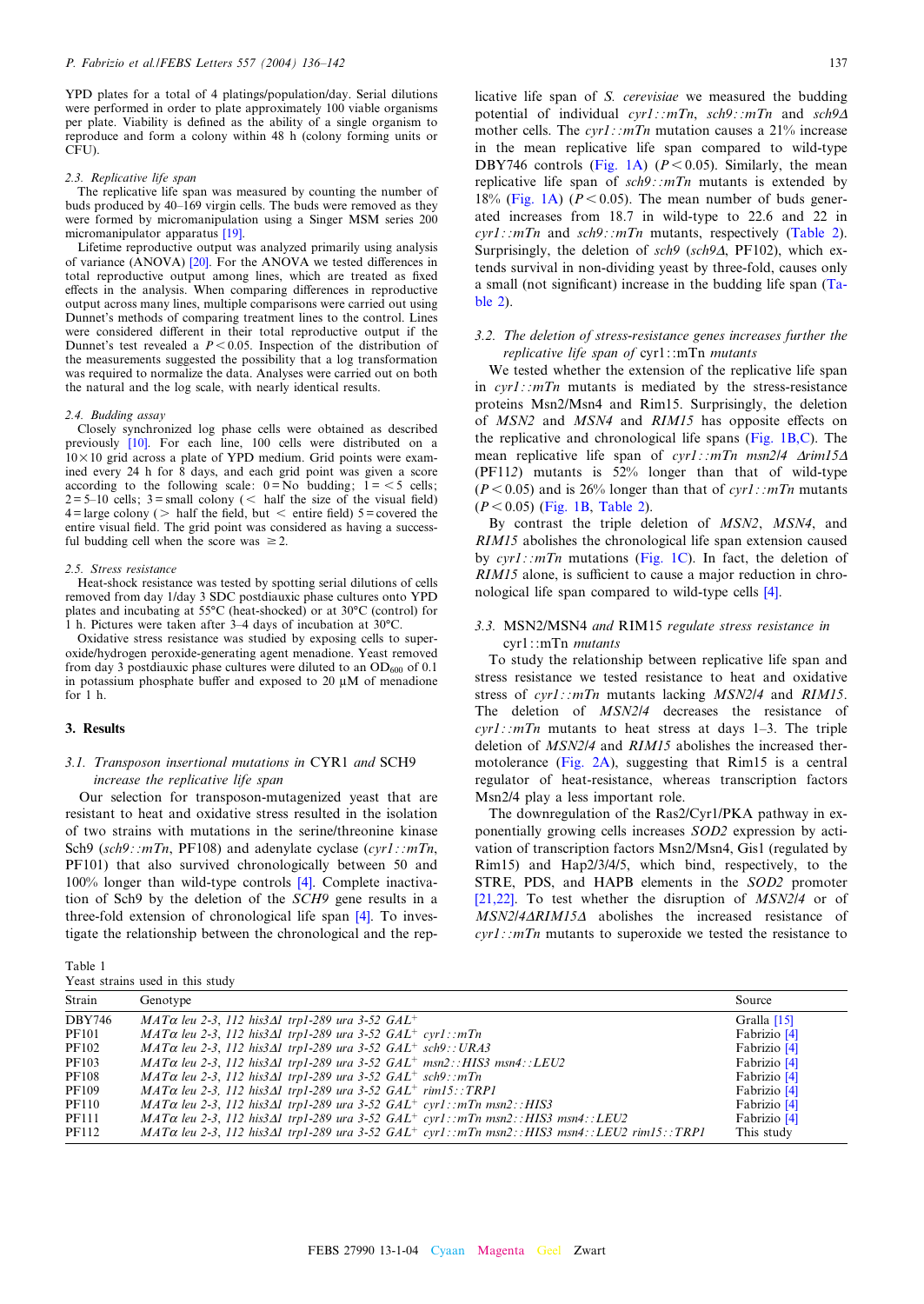<span id="page-2-0"></span>

Fig. 1. A: The replicative life span is increased in  $cyr1$ : : $mTn$ (PF101) and  $sch9$ : : $mTn$  mutants (PF108) ( $P < 0.05$ , see [Section 2](#page-0-0)). The replicative life span was determined for 40–169 cells [\(Table 2](#page-3-0)). B: The deletion of stress-resistance genes *MSN2/MSN4* and *RIM15* increases further the replicative life span in the  $cyr$ : :mTn mutant (52% vs. WT, 26% vs. cyr: :  $mTn$  P < 0.05). C: Chronological life span extension in  $cyr1$ : : $mTn$  mutants requires transcription factors Msn2/Msn4 and the protein kinase Rim15. Cell viability was measured every 2 days starting at day 3. Experiments were repeated between three and seven times with similar results. The average of all experiments is shown.

menadione, which generates superoxide/hydrogen peroxide. The deletion of MSN2/MSN4 or of MSN2/MSN4 and RIM15, which results in a 52% replicative life span extension compared to wild-type cells, decreases resistance to menadione to a level similar to that of wild-type cells ([Fig. 2B](#page-3-0)).

#### 3.4. SOD1SOD2 overexpression decreases the replicative life span

To test further the relationship between resistance to superoxide/hydrogen peroxide and the replicative life span we measured the budding potential of cells overexpressing cytosolic (SOD1) and mitochondrial (SOD2) superoxide dismutases, which survive 30% longer than wild-type under non-dividing conditions ([Fig. 3B\)](#page-4-0) [\[9\].](#page-6-0) The increase in activity was over three-fold for both Sod1 and Sod2 [\[9\].](#page-6-0) The double overexpression of SOD1 and SOD2 decreased the mean replicative life span from 18.7 to 14.5 [\(Fig. 3A\)](#page-4-0) ( $P < 0.05$ ). Furthermore, the overexpression of  $MSN2$ , which is sufficient to induce  $STRE$ regulated stress-resistance genes [\[23\]](#page-6-0), decreased the mean replicative life span from 18.7 to 16.8 [\(Table 2\)](#page-3-0). Thus, the extension of the replicative life span is not mediated by either Msn2/Msn4/Rim15 or by Sod1/Sod2, as shown for the chronological life span. Instead, stress-resistance proteins and specifically Sods shorten the replicative life span.

The overexpression of SOD1 extends longevity in Drosophi $la$  [24-26] but can either decrease or increase oxidative damage in mammalian cells [\[27,28\].](#page-6-0) To test whether the double overexpression of SOD1 and SOD2 caused a pro-oxidant effect that may decrease replicative life span by a mechanism independent of its superoxide dismutase activity, we treated SOD1oxSOD2ox cells with the superoxide/hydrogen peroxidegenerating agent menadione (20 WM). Treatment of oxidatively stressed cells with superoxide/hydrogen peroxide should increase cell death. Instead yeast overexpressing both Sods were more resistant to a 1 h treatment with menadione at different stages of the life span, suggesting that the overexpression of both Sods in strain DBY746 decreases superoxide levels and does not cause a pro-oxidant effect (Fig.  $3C$ ).

# 3.5. Increased stress resistance is associated with decreased budding

SOD1SOD2 double overexpressors are more resistant to superoxide toxicity and survive 30% longer than controls, but have a reduced replicative life span compared to wildtype cells ([Fig. 3](#page-4-0)). To test whether this may be the result of a negative regulation of budding by superoxide dismutases, we monitored the ability of individual mother cells overexpressing SOD1, SOD2, or both SOD1 and SOD2 to divide and form a colony. For this purpose we plated 100 individual virgin overexpressor cells and the same number of virgin wild-type mother cells. Whereas less than 3% of wild-type and SOD1 overexpressor mother cells failed to form a dense colony by day 3, 27% of SOD1SOD2 (data not shown) and 40% of SOD2 overexpressors never formed a colony and the cells that budded grew at a slower rate compared to wild-type cells ([Fig. 4A,B\)](#page-4-0). The role of stress-resistance transcription factors Msn2/Msn4 in negatively regulating growth is consistent with our results  $[29,30]$ . This effect of SOD1SOD2 overexpression on the growth of approximately 30% of the cells does not affect the chronological life span  $(Fig. 3B)$  $(Fig. 3B)$  considering that 'chronological cultures' are derived from four to five colonies that have formed on selective medium. Therefore, the chronological cultures are obtained from SOD1SOD2 overexpressors that do not have growth defects.

# 4. Discussion

The downregulation of signal transduction pathways acti-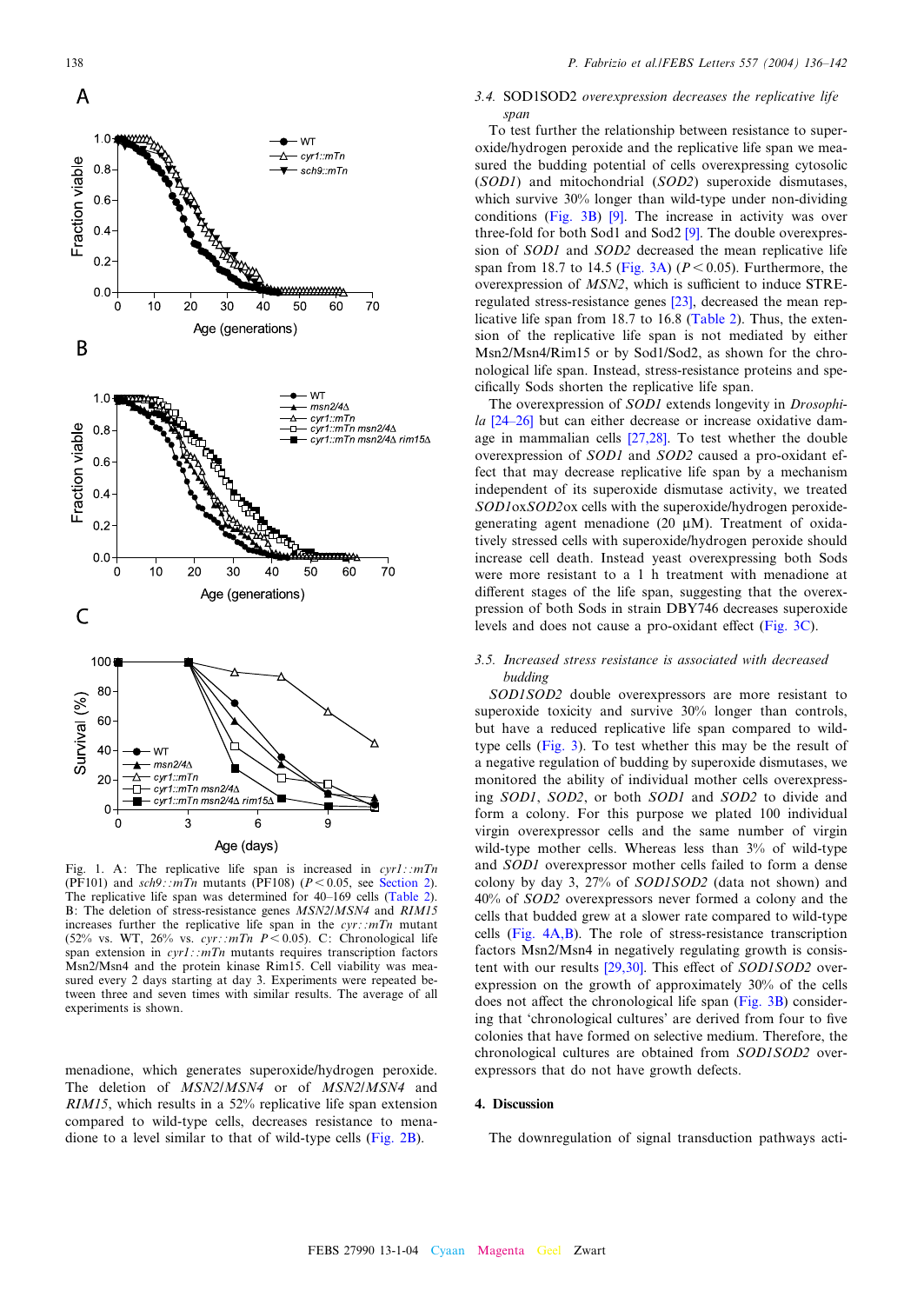<span id="page-3-0"></span>Table 2

Replicative life span

| Strain                                      | N   | Mean (Max)      | S.E.M. |  |
|---------------------------------------------|-----|-----------------|--------|--|
| <b>DBY746 (WT)</b>                          | 169 | 18.7(46)        | 0.979  |  |
| PF101 (cyr1::mTn)                           | 87  | $22.6*(62)$     | 1.27   |  |
| $PF108$ (sch9:: $mTn$ )                     | 74  | $22.0*$ (48)    | 1.33   |  |
| $PF102$ (sch $9\Delta$ )                    | 72  | 21.2(37)        | 1.47   |  |
| $PF103$ ( <i>msn2/44</i> )                  | 70  | 21.0(55)        | 1.64   |  |
| $PF109 (rim15\Delta)$                       | 62  | 18.8(46)        | 1.67   |  |
| $PF110 (cyr1::mTn msn2\Delta)$              | 55  | $25.4*$ (46)    | 1.52   |  |
| PF111 $(cvr1::mTn$ msn2/4 $\Delta$ )        | 94  | $28.0^{*}$ (55) | 1.4    |  |
| PF112 $(cvr1::mThmsn2/4\Delta rim15\Delta)$ | 82  | $28.5^*$ (60)   | 1.47   |  |
| $YEp351-YEp352$ (WT)                        | 56  | 18.7(39)        | 1.56   |  |
| SODIOX SOD20X                               | 40  | $14.5*$ (34)    | 1.72   |  |
| MSN2ox                                      | 73  | 16.8(38)        | 1.46   |  |

\* $P < 0.05$  vs. WT.<br>  $\sim P < 0.05$  vs. cyr1 : :mTn.

The mean and maximum replicative life spans, standard error of the mean, and total number of cells analyzed are shown for sch9 mutants,  $cyr1$ :: $mTn$ ,  $cyr1$ :: $mTn$  with deletions in  $\overline{MSN2}$ ,  $\overline{MSN4}$ , and  $\overline{RIM15}$  and wild-type cells overexpressing SOD1, SOD2 and MSN2. YEP351-YEP352 is the wild-type plasmid control for the overexpressor strains. The replicative life span of SOD1ox SOD2ox, cyr1 : :mTn, cyr1 : :mTn msn2 $\Delta$ , cyr1 : :mTn msn2/4 $\Delta$ , cyr1 : :mTn msn2/4 $\Delta$  rim15 $\Delta$ , and sch9 : :mTn lines is significantly different from that of controls (P < 0.05) as determined by using both ANOVA and the Dunnet's method for comparing treatment lines to controls.



Fig. 2. cyr1 ::mTn-dependent increase in stress resistance is mediated by Msn2/Msn4 and Rim15. A: Serial dilutions of cells removed from day 1/day 3 postdiauxic phase cultures were spotted onto YPD plates and incubated at 55°C (heat-shocked) or at 30°C (control) for 1 h. Pictures were taken after 3-4 days of incubation at 30°C. The experiment was performed twice with similar results. B: Cells removed from day 3 postdiauxic phase culture were diluted to an OD<sub>600</sub> of 0.1 in potassium phosphate buffer and treated with 20  $\mu$ M of the superoxide-generating agent menadione for 60 min. The experiment was performed twice with similar results. The data shown are the average of the two experiments. Error bars show S.E.M.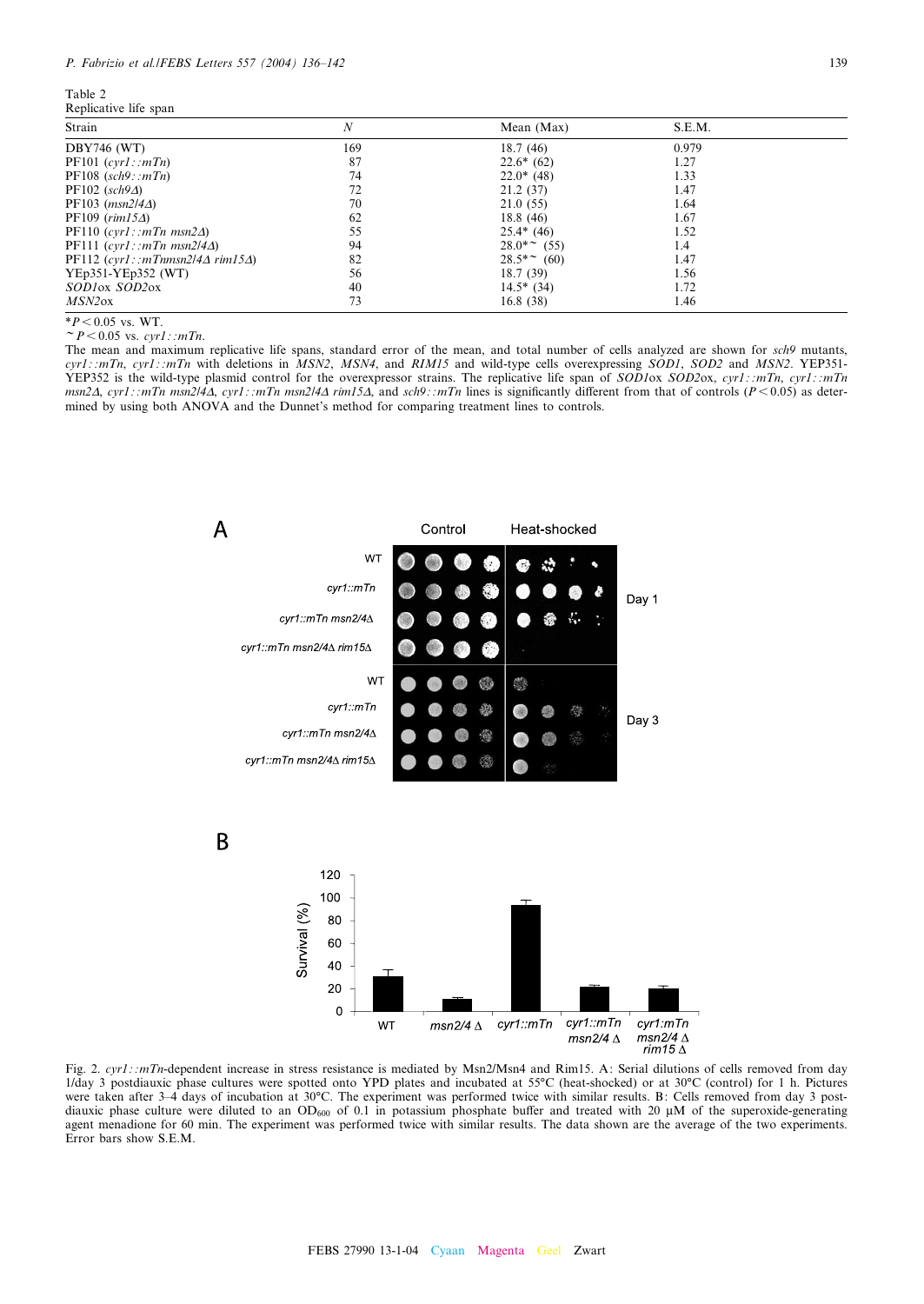<span id="page-4-0"></span>

Fig. 3. Effects of the double overexpression of SOD1 and SOD2 on the replicative and chronological life span. Replicative (A) and chronological (B) life span of non-dividing DBY746 plasmid control cells (YEp351-YEp352) and overexpressors of cytosolic and mitochondrial superoxide dismutases (SOD1oxSOD2ox). Both the replicative and chronological life span of SOD1-SOD2 overexpressors, were different from those of vector controls as determined by AN-OVA ( $P < 0.05$ ). C: Survival of DBY746 plasmid control cells and SOD1oxSOD2ox, removed from day 3-7 cultures, after a 1 h treatment with 20  $\mu$ M of the superoxide/hydrogen peroxide-generating agent menadione. The experiment was performed twice in duplicate. Error bars show S.E.M.



Fig. 4. A: Single mother cells of wild-type and SOD1-SOD2 overexpressor strains were tested for their ability to produce buds. One hundred virgin cells of each strain were micromanipulated onto YPD plates and set in a series of columns to monitor their budding ability and the size of the colonies produced. B: A score ranging from 0 to 5 was assigned to each of the 100 colonies depending on its density starting after 24 h (day 1) ( $0 = no$  colony,  $5 = maximum$ size colony) after the micromanipulation of an individual mother cell onto the plate. The average score of all the colonies tested for each strain (WT, SOD1oxSOD2ox, SOD1ox, or SOD2ox) is shown for up to 8 days and it includes cells that did not form a colony of any size.

vated in response to glucose or insulin-like growth factors extends longevity in organisms ranging from S. cerevisiae to C. elegans to mammals  $[8,31,32]$ . The present study shows that transposon insertional mutations that extend chronological life span can also extend the replicative life span. However, the replicative life span is decreased by the overexpression of SOD1/SOD2 and is extended by the deletion of Msn2/ Msn4/Rim15 suggesting that these stress-resistance proteins limit budding potential independently of aging [\(Fig. 5\)](#page-5-0).

Whereas the life span of most eukaryotes is determined exclusively by measuring chronological survival, the longevity of the unicellular S. cerevisiae is also measured by counting the number of buds generated by an individual mother cell [\[5,6\]](#page-6-0). The assumption is that if a mother cell lives longer chronologically, it will bud more. In fact, the  $cyr1$ : : $mTn$ and  $sch9$ : :mTn mutants cells have both an extended chronological and replicative life span [\[4\].](#page-6-0) The role of a reduced adenylate cyclase activity  $(cyr1::mTn)$  in survival extension [\(Fig. 1](#page-2-0)) is consistent with recent results demonstrating that attenuation of cAMP-PKA signaling by mutations in CDC25, CDC35, and TPKs increases the replicative life span of various yeast strains [\[12\].](#page-6-0) However, the present study suggests that the stress-resistance proteins regulated by the Ras2/Cyr1/PKA pathway have opposite effects on replicative and chronological longevity ([Fig. 5](#page-5-0)).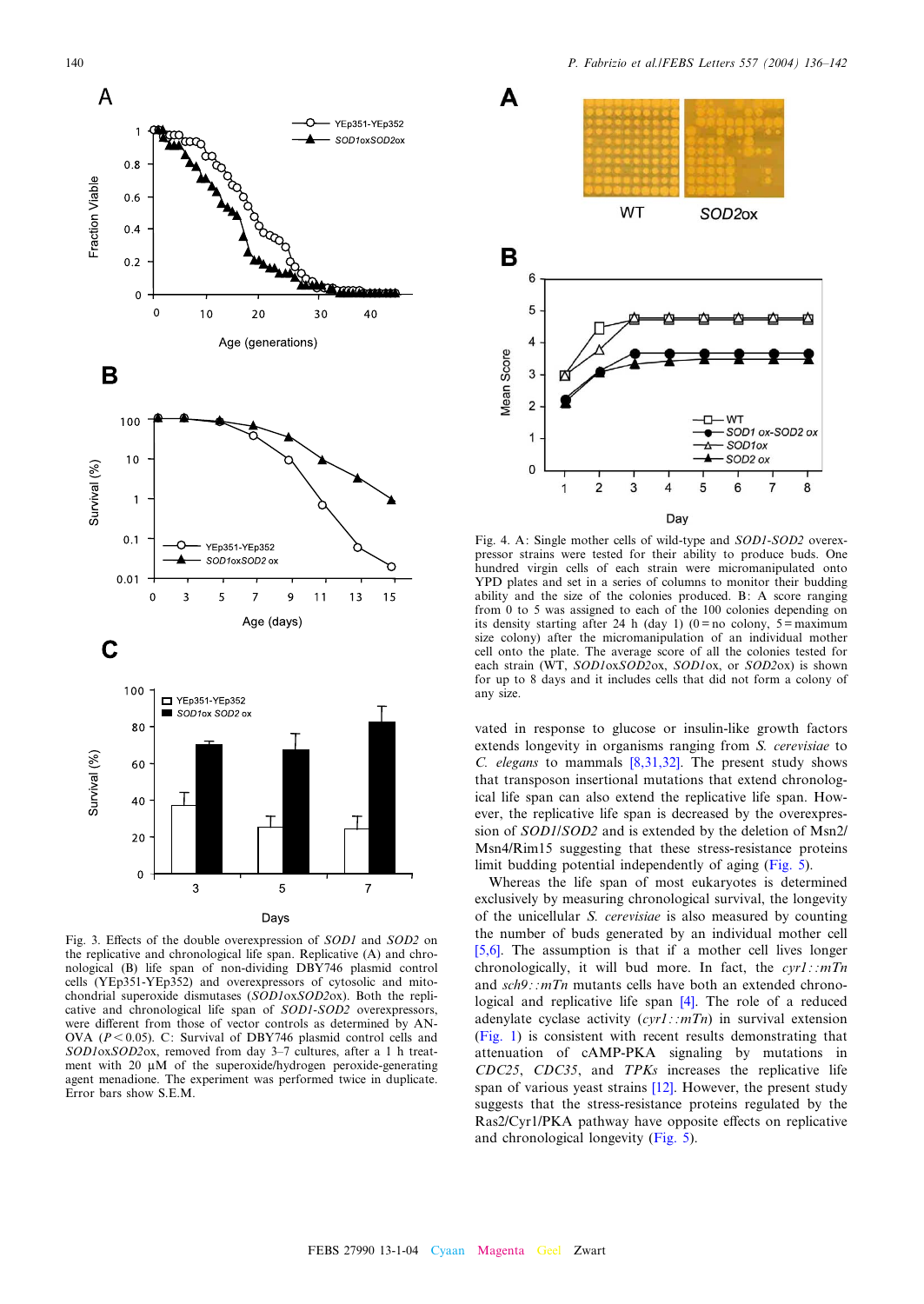<span id="page-5-0"></span>

Fig. 5. Model for the regulation of replicative and chronological life span in yeast. Glucose activates the Ras2/Cyr1/PKA and Sch9 pathways. The activation of these pathways decreases both replicative and chronological life span. Msn2/Msn4 and Rim15, which are inactivated by PKA, are required for extension of chronological life span but limit the Cyr1/PKA-dependent extension of replicative life span. Transcription factors Msn2/Msn4 and protein kinase Rim15 control the expression of several stress-resistance proteins including mitochondrial Sod2 (required for chronological life span extension in  $ras2\Delta$ ,  $cyr1$ : :mTn, and  $sch9\Delta$  mutants). The overexpression of SOD1/SOD2 extends the mean chronological life span by 30% but decreases the replicative life span as well as budding in virgin mother cells.

Stress-resistance genes that extend chronological survival may decrease the replicative life span by affecting the budding process. Several experiments support this possibility: (a) the overexpression of SOD1SOD2 decreases the replicative life span but also decreases budding rates and prevents budding in  $27-40%$  of mother cells. A similar result has been recently reported for SOD2 overexpressors in strain FY1679-28c[\[33\],](#page-6-0) (b) the deletion of SCH9, which triples chronological life span, causes a major decrease in budding rates but only causes a small increase in budding life span, (c) overactivation of the heat-shock response extends chronological but not replicative life span [\[34\]](#page-6-0), (d) The deletion of stress-resistance transcription factors MSN2, MSN4, and serine-threonine kinase  $RIM15$  in  $cyr1$ : :*mTn* mutants shortens chronological survival by over 50% but extends the replicative life span by 50% ([Fig.](#page-2-0)

[1\)](#page-2-0). Notably, Msn2/Msn4 and Rim15 negatively regulate budding [\[29,35\].](#page-6-0) These results are consistent with the optimization of replicative life span by the induction of stress-resistance genes to levels that slow down aging without negatively affecting budding. In fact, the deletion of sch9 promotes high stress resistance and slow growth [\[4\]](#page-6-0) but does not extend replicative life span. By contrast, the  $sch9$ : : $mTn$  mutation, which promotes lower levels of stress resistance compared to the  $sch9\Delta$ mutant  $[4]$ , does not affect growth and extends both the chronological and replicative life span. An alternative explanation is that increased resistance to stress is not required to slow down aging and the effect of Sods, Msn2/4, Rim15, and Sch9 on chronological longevity is independent of the aging process. However, this possibility is unlikely considering the role of these stress-resistance proteins in protecting cells against damage and their effect in extending chronological longevity in yeast and higher eukaryotes [\[8,31,36\].](#page-6-0)

Although a role for superoxide in increasing budding and the replicative life span may appear to be counterintuitive, superoxide has been shown to promote growth in mammalian cells [\[37,38\]](#page-6-0). Thus, a high concentration of superoxide is toxic and decreases both the chronological and replicative life span [\[39,40\]](#page-6-0). By contrast, physiological levels of superoxide play a major role in chronological aging and death but may extend the replicative life span. However, we cannot exclude that the effect of Sod overexpression may be independent of a role for superoxide in cell division. In fact, a recent study suggests that SOD2 overexpression decreases the budding in old mother cells by causing a defect in mitochondria segregation from mother to daughter [\[33\].](#page-6-0)

In summary, the inactivation of the Ras/cAMP/PKA pathway can increase both the chronological and replicative life span, but the induction of stress-resistance genes plays opposite roles in these survival paradigms. The effect of increased stress resistance in reducing the replicative life span may be explained in part by a role for mitochondrial Sod2 in preventing budding in mother cells. The signal transduction pathways that regulate chronological longevity in yeast and worms share several homologous proteins including superoxide dismutases, catalase, heat-shock proteins and the serine-threonine kinases Sch9 (yeast) and AKT-1/AKT-2 (worm) [\[41\].](#page-6-0) Furthermore, similar pathways appear to regulate longevity in flies and mice  $[41]$ . By contrast, the major link between the yeast replicative life span and aging in higher eukaryotes is the role of SIR2 overexpression in the extension of yeast replicative life span and worm chronological life span [\[11,42\].](#page-6-0) Thus, the identification of mutations that extend the yeast chronological life span can serve as a strategy to understand the fundamental mechanisms of aging in higher eukaryotes. By contrast, the replicative life span may be linked with chronological aging but may also reflect the inability of a mother cell to divide at a point when it is neither senescent nor dead.

Acknowledgements: This work was supported by the National Institutes of Health Grant AG 08761-10 (JWV, V.D.L.), AG20642 (VL) and by an American Federation for Aging Research (AFAR) grant. We thank M. Carlson, S. Garrett, A. Mitchell, L.L. Liou, and J. Boeke for providing yeast plasmids.

#### References

[1] Finch, C.E. (1990) Longevity, senescence, and the genome, University Press, Chicago, IL.